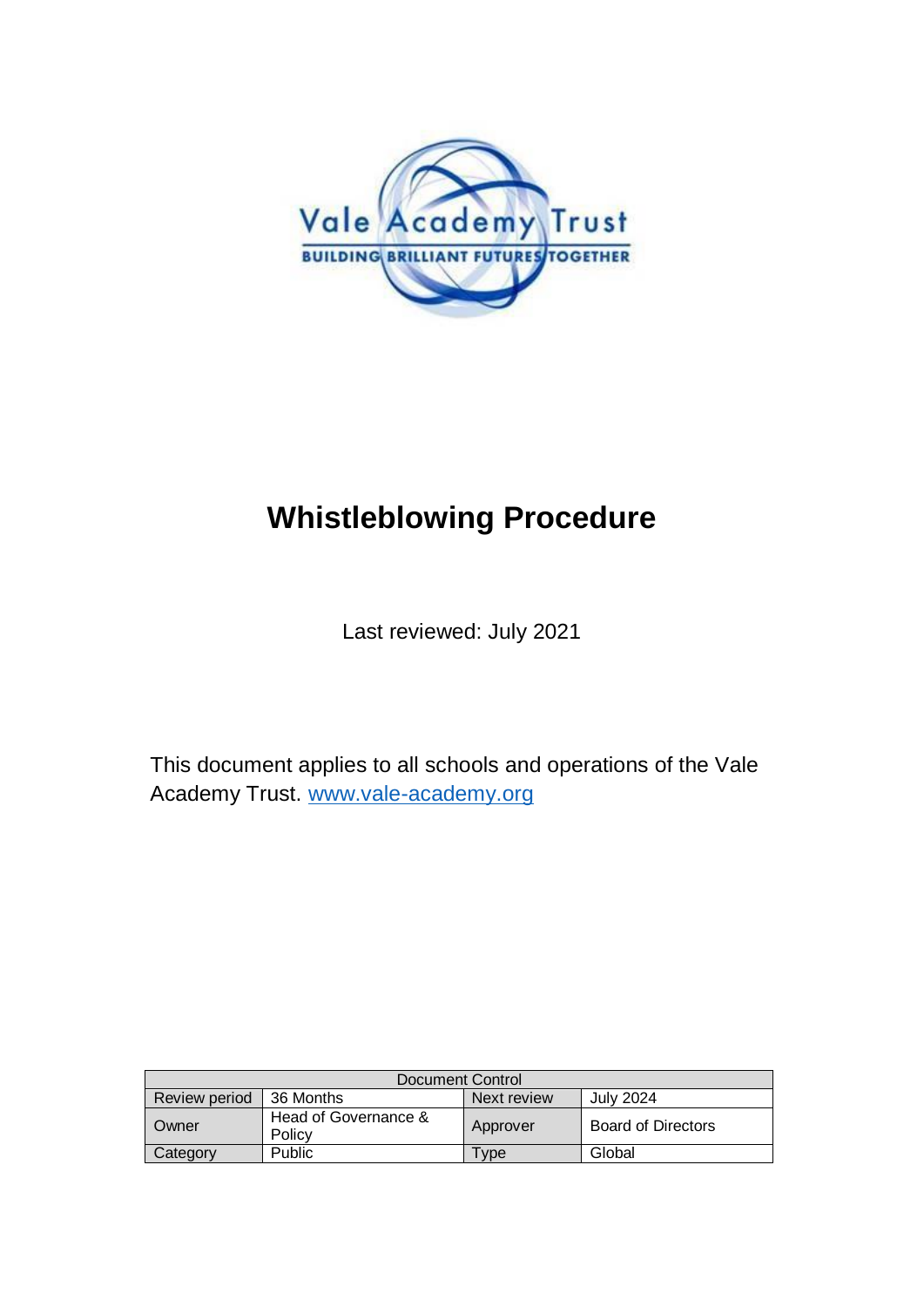## **Introduction**

- 1. This procedure applies to all individuals working for the Vale Academy Trust ("the Trust") at all levels and grades, whether they are employees, contractors, casual or agency staff. In this document, we refer to such individuals as "staff" or "member of staff".
- 2. In accordance with the provisions of the Public Interest Disclosure Act 1998, the Trust is committed to achieving the highest possible standards of service and ethical standards and this procedure will enable staff to raise concerns of serious wrongdoing without fear of reprisal.
- 3. This document explains the types of concerns that can be raised under this procedure, the legal protection for whistleblowers and how whistleblowing concerns will be handled.

## Aim of this procedure

- To encourage staff to report suspected wrongdoing promptly, in the knowledge that it will be taken seriously.
- To provide staff with guidance on how to raise concerns.
- To reassure staff that they can raise genuine concerns made in the public interest without fear of reprisals, even if the concerns turn out to be mistaken.

# What is Whistleblowing?

- 4. Whistleblowing is when a member of staff reports certain types of wrongdoing or misconduct within an organisation.
- 5. The wrongdoing disclosed must be in the public interest. This means it must affect others, e.g. pupils, general public, employees.
- 6. The wrongdoing must relate to or show one of the following:
	- a criminal offence
	- a failure to comply with a legal obligation
	- a possible miscarriage of justice
	- a Health & Safety risk
	- damaging the environment
	- misuse of public money
	- corruption or unethical conduct
	- abuse of pupils, students or other users
	- deliberate concealment of any of these matters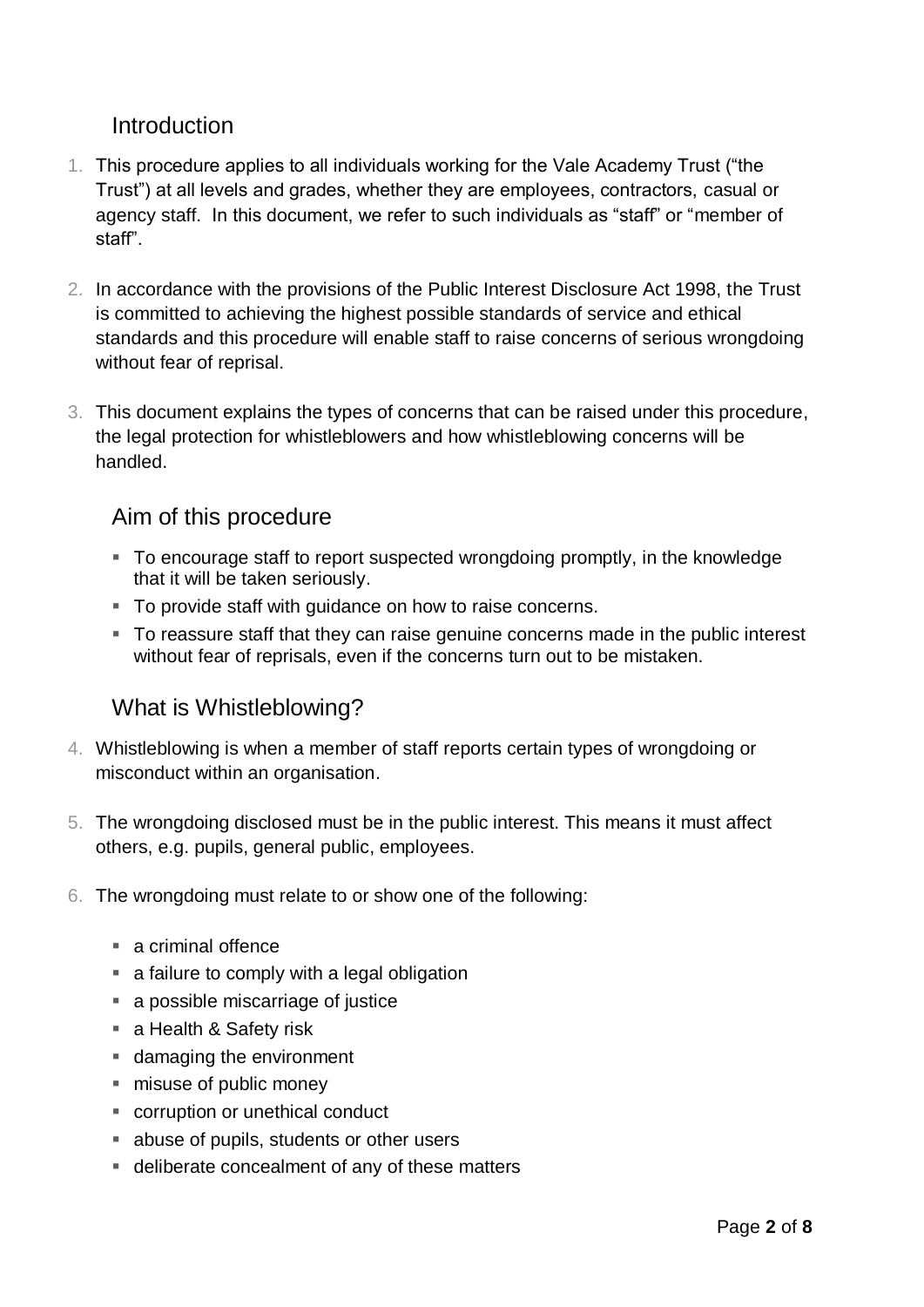- **any other substantial and relevant concern.**
- 7. The concern could be about something that happened in the past, is currently happening or likely to happen in the future.
- 8. Concerns or complaints that a member of staff wishes to raise formally about their own employment should normally be raised using the Grievance Procedure (copy available from the Trust's HR department), unless they believe the concern is also in the public interest. This might include, for example, concerns related to general working conditions, working relations, employment rights or bullying or harassment.

### Legal protection for whistleblowers

- 9. Whistleblowers are protected by law from being treated unfairly or losing their jobs because they 'blew the whistle'.
- 10.Whistleblowers must hold a reasonable belief that the concern they are raising is in the public interest.
- 11.The Board of Directors of the Trust ("the Board") will provide all reasonable protection for those who raise concerns made in the public interest.
- 12.The Board will be responsible for ensuring that appropriate personal support is offered both to a member of staff raising a concern and to any member of staff against whom allegations have been made under this procedure.
- 13.Although a member of staff has certain legal obligations of confidentiality to the Trust, in a limited set of circumstances whistleblowing may override these obligations. This guidance sets out the circumstances under which these disclosures may lawfully be made.

#### Procedure for raising a whistleblowing concern

#### **Whistleblowing anonymously or confidentially**

- 14.Concerns can be raised anonymously, but the Trust or person receiving the allegation may not be able to take it further if they haven't been provided with all the information they need.
- 15.Whistleblowers can give their name but request confidentiality and in these circumstances every reasonable effort will be made to protect their identity.
- 16. All disclosures made under this procedure will be treated sensitively, consistently and fairly.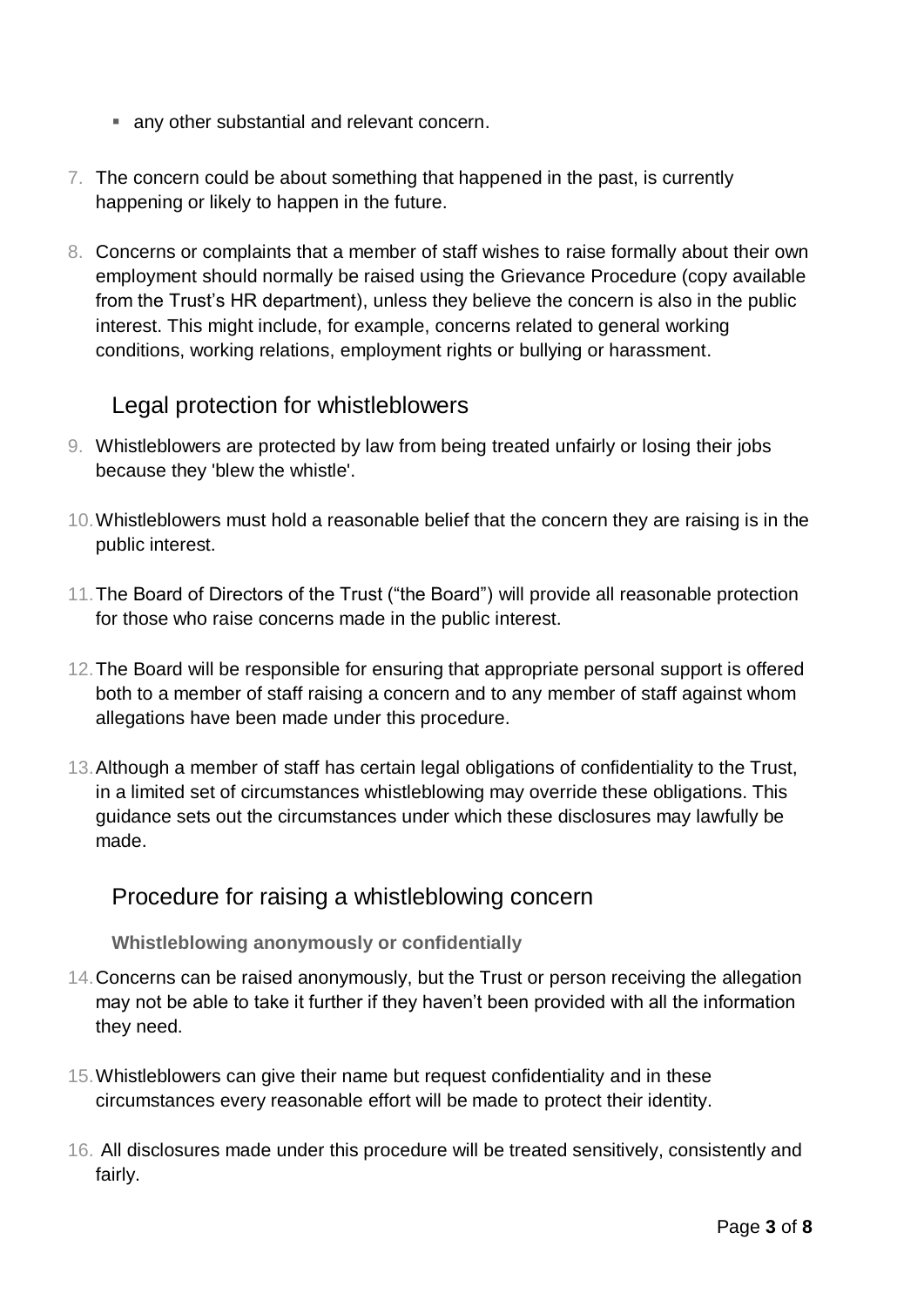# Step 1- Deciding who to report the concern to

- 17.Concerns can be raised verbally or in writing.
- 18.You should normally raise your concern with your line manager, however the Trust recognises that this may sometimes be inappropriate, depending on the situation, and you might prefer to instead raise it with one of the following:
	- The Trust's Head of Governance & Policy, Victoria Roberts, on [vroberts@vale](mailto:vroberts@vale-academy.org)[academy.org](mailto:vroberts@vale-academy.org) or 07387 019785
	- The following member of the Trust's Board of Directors: Phil Harrison on [pharrison@vale-academy.org](mailto:pharrison@vale-academy.org) or 07810 180967
- 19.If you wish to report the matter to someone outside of the Trust please refer to the list of organisations in Annex 1 of this document.
- 20.Reporting concerns to the media may lead to the loss of your whistleblowing law rights.
- 21.Although you are not expected to prove beyond doubt the truth of your concerns, you will need to demonstrate that you have sufficient evidence or other reasonable grounds to raise them.
- 22.You may wish to obtain advice from:
	- Protect (whistleblowing charity) on 020 3117 2520 or<https://protect-advice.org.uk/>
	- The Citizen's Advice Bureau on 0800 144 8848 or <https://www.citizensadvice.org.uk/>
	- A trade union representative
- 23.You can be accompanied by a trade union representative or colleague to any meetings that are required.

# Step 2

- 24.The person with whom you have raised your concern will decide what action is needed. They may ask you to provide further information. They will write to you within 10 days to let you know how your concern will be dealt with.
- 25.The information you can expect to receive is:
	- an indication of how the concern will be dealt with
	- an estimate of how long it will take to provide a final response
	- whether any initial enquiries have been made
	- whether further investigations will take place, and if not why not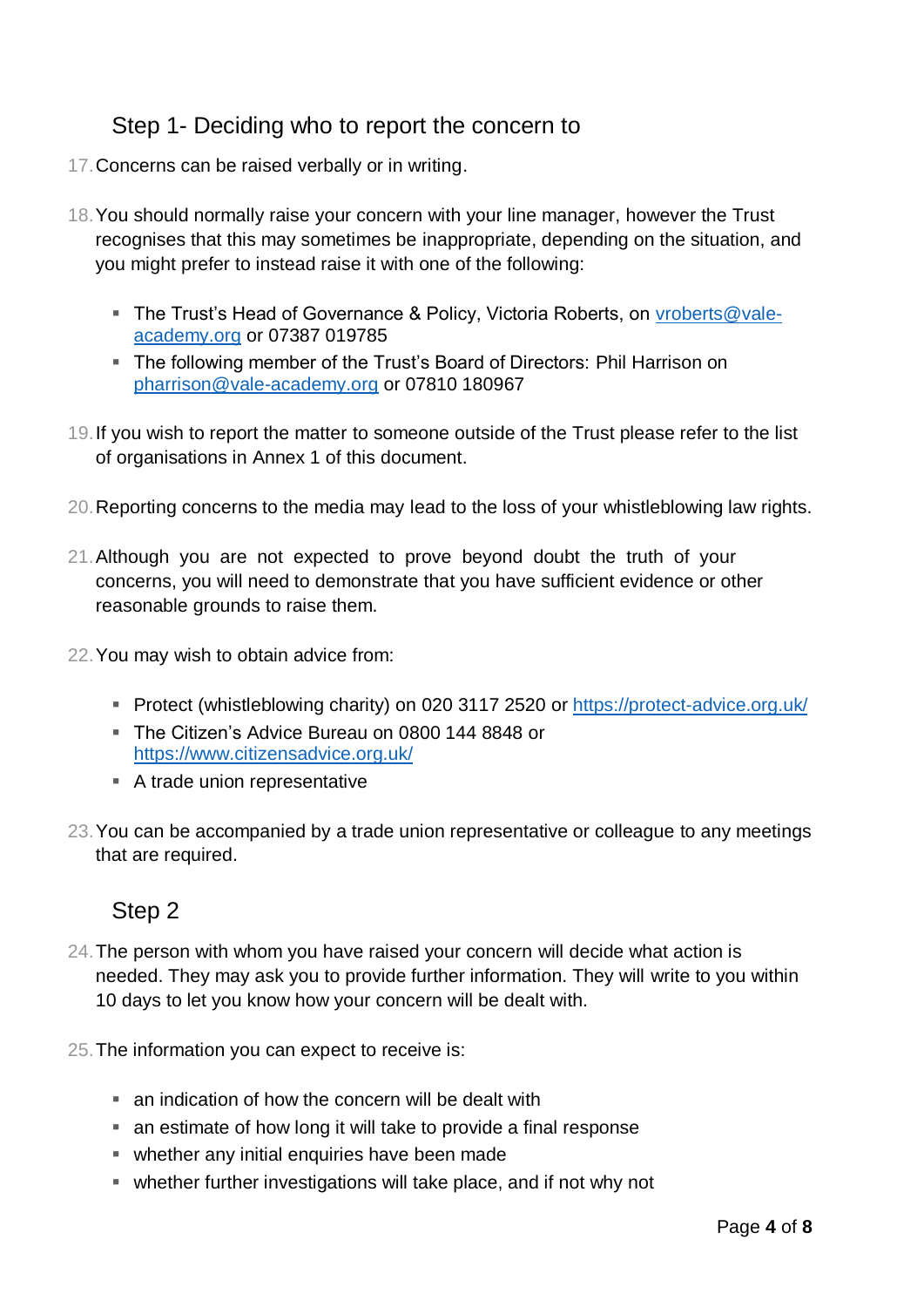- **F** information about support available for you.
- 26.The person with whom you have raised your concern will at the same time notify the Chief Executive that a whistleblowing allegation has been made. If the Chief Executive is the subject of the allegation, or otherwise conflicted, then the Chair of the Board of Directors will be notified instead.

# Step 3

- 27.Initial enquiries will be made to decide whether an investigation is appropriate.
- 28.An investigation may be carried out, depending on the nature of the allegations and the evidence/information presented. Full details of the investigation may be withheld from you to protect the confidentiality of other people.
- 29.Information will need to be passed on to those with a legitimate need to have this information and it may be necessary for you to provide a written statement and act as a witness in any subsequent disciplinary proceedings or enquiry. This will be discussed with you first.
- 30.Where an investigation is necessary, it may take the form of one or more of the following:
	- an internal investigation by a senior member of staff, Trust executive, governor or Board director, which may, for example, take the form of a disciplinary investigation
	- an investigation by a committee or panel of the Board
	- a referral to the Police
	- the setting up of an external independent inquiry.

# Step 4

- 31.You will be informed of the outcome of any investigation, in writing, and/or of any action taken, subject to the constraints of confidentiality and the law.
- 32.If you do not feel your concern has been addressed adequately you may raise it with an independent body such as one of those listed in Annex 1.
- 33.If there is an issue of an exceptionally serious nature which you believe to be substantially true, then you may disclose the issue to someone other than those listed in paragraph 18. In determining whether it is reasonable for you to have made a disclosure the identity of the person/organisation to whom the disclosure is made will be taken into account. Disclosures to anyone outside of the recognised bodies listed in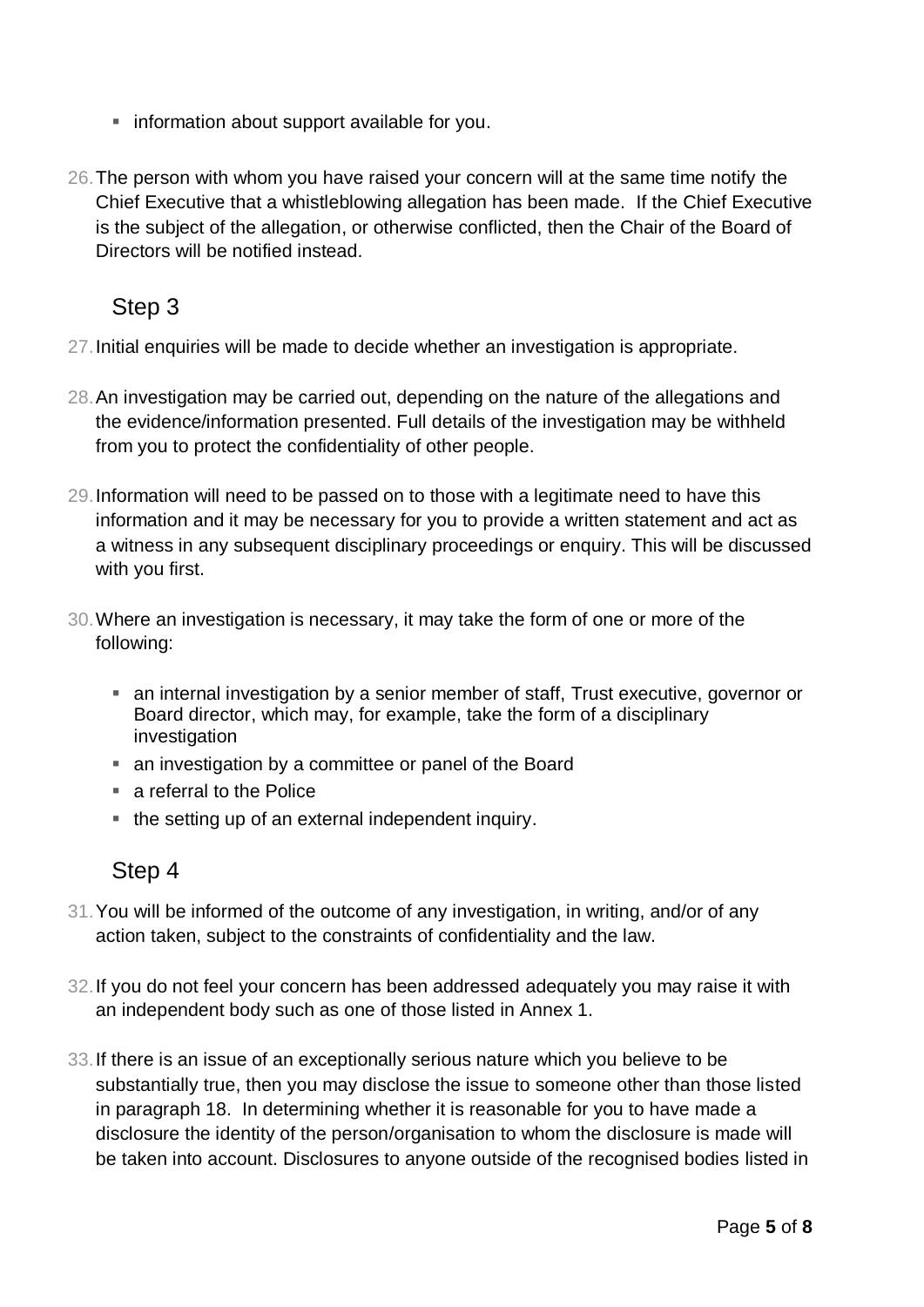Annex 1 may not be protected disclosures under the Public Interest Disclosure Act 1998.

34.You have a duty to the Trust not to disclose confidential information. This does not prevent you from seeking independent advice at any stage or from discussing the issue with the bodies listed under paragraph 22, in accordance with the provisions of the Public Interest Disclosure Act 1998.

# Review and Reporting of the Procedure

- 35.The Board of Directors of the Trust has overall responsibility for this procedure.
- 36.This procedure has been reviewed with reference to equalities, human rights and discrimination legislation. Confidential monitoring of the procedures is undertaken in order to gather data to help establish whether the procedure is operated in a fair and consistent manner. In undertaking monitoring the Trust will not identify individuals.
- 37.This procedure will be regularly reviewed by the Audit & Risk Committee of the Board of Directors to ensure that it continues to remain compliant and meets the needs of the Trust and its staff.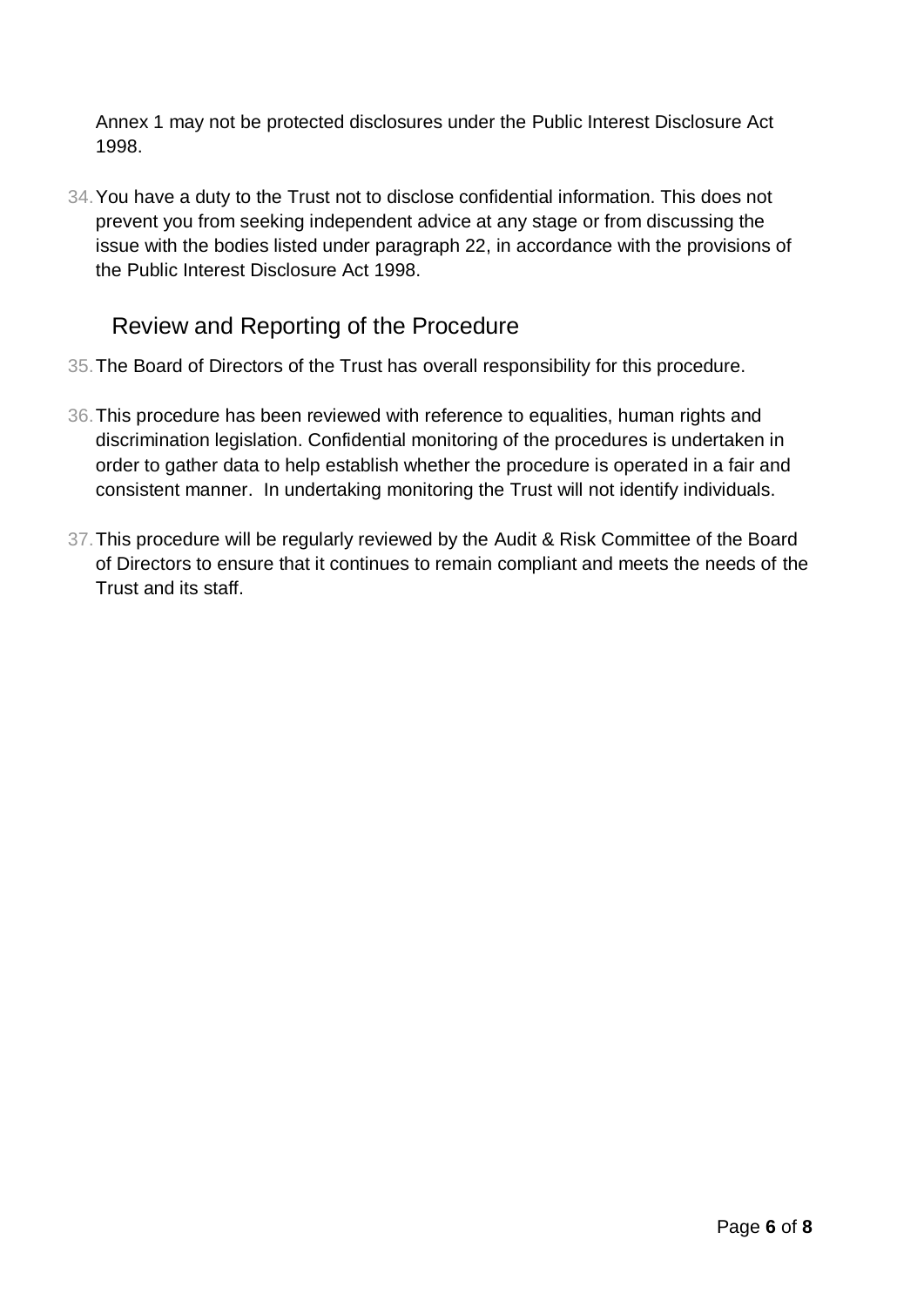# Annex 1 - External bodies and organisations

You can blow the whistle to an external organisation rather than your employer. There is a list of prescribed people or bodies that you can go to. Choose the correct one for your issue. A full list and further guidance can be found online at [https://www.gov.uk/government/publications/blowing-the-whistle-list-of-prescribed](https://www.gov.uk/government/publications/blowing-the-whistle-list-of-prescribed-people-and-bodies--2)[people-and-bodies--2](https://www.gov.uk/government/publications/blowing-the-whistle-list-of-prescribed-people-and-bodies--2)

#### **Some of the bodies that may be relevant for Trust staff are:**

| The Education and Skills<br><b>Funding Agency (ESFA)</b>                        | Tel: 0370 267 001<br>Website:<br>https://www.gov.uk/government/organisations/education-<br>and-skills-funding-agency<br>Address: Cheylesmore House, 5 Quinton Rd, Coventry<br><b>CV1 2WT</b>                       |  |
|---------------------------------------------------------------------------------|--------------------------------------------------------------------------------------------------------------------------------------------------------------------------------------------------------------------|--|
| <b>Ofsted</b>                                                                   | Tel: 0300 123 1231<br>Website:<br>https://www.gov.uk/government/organisations/ofsted<br>Email: whistleblowing@ofsted.gov.uk<br>Address: Piccadilly Gate, Store Street, Manchester, M1<br>2WD                       |  |
| <b>Office of Qualifications</b><br>land Examinations<br>Regulation (Ofqual)     | Tel: 0300 303 3346<br>Website:<br>https://www.gov.uk/government/organisations/ofqual<br>Email: Public.Enquiries@ofqual.gov.uk<br>Address: Spring Place, Coventry Business Park, Herald<br>Avenue, Coventry CV5 6UB |  |
| National Society for the<br><b>Prevention of Cruelty to</b><br>Children (NSPCC) | Tel: 0800 028 0285 (anonymous advice line)<br>Website: https://www.nspcc.org.uk                                                                                                                                    |  |
| <b>Health and Safety</b><br>Executive                                           | Tel: 0300 003 1647<br>Website:<br>http://www.hse.gov.uk/contact/whistleblowers.htm                                                                                                                                 |  |
| Information<br><b>Commissioner's Office</b><br>(ICO) for matters relating       | Tel: 0303 123 1113<br>Website: https://ico.org.uk/<br>Address: Wycliffe House, Water Lane, Wilmslow, SK9 5AF                                                                                                       |  |